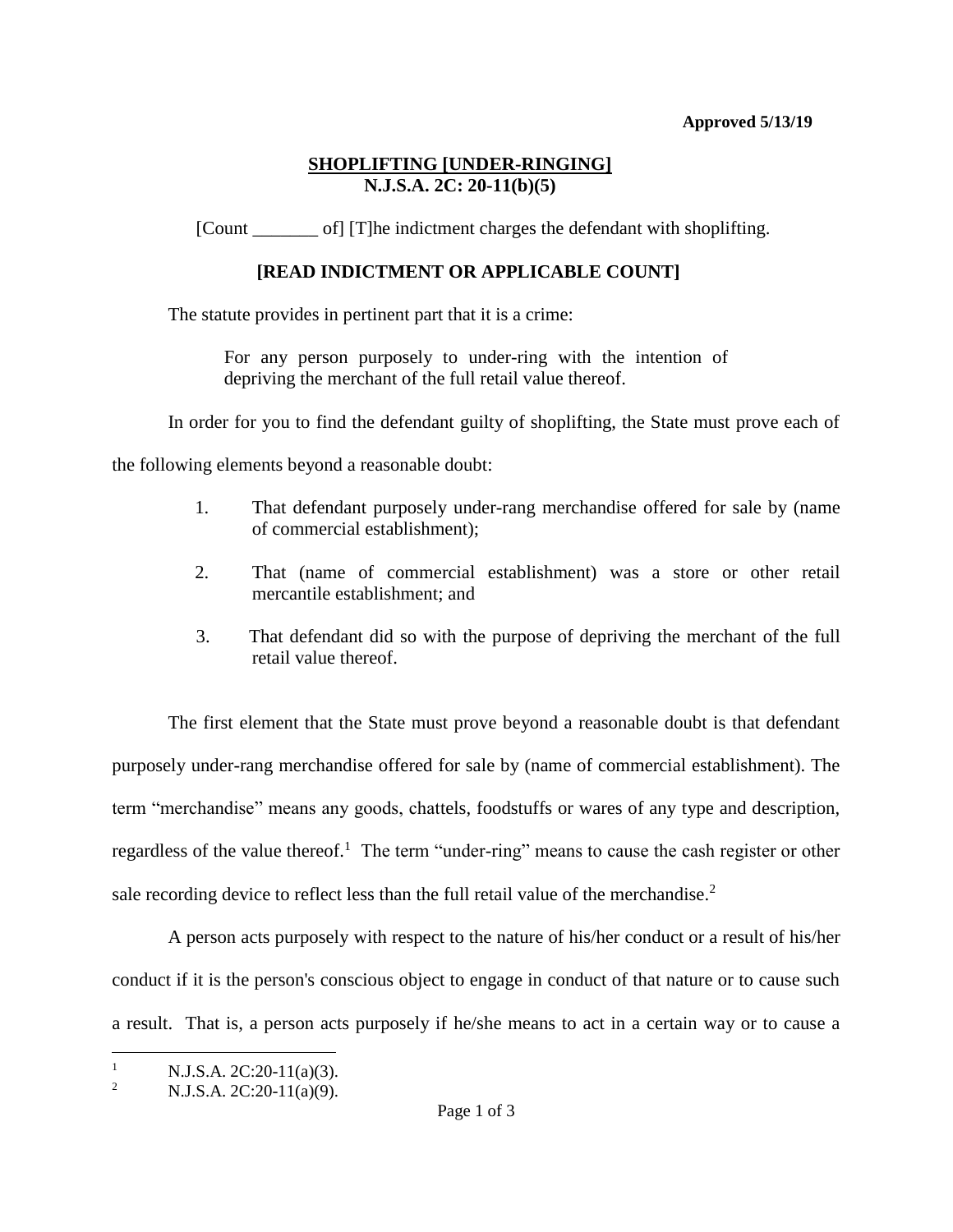#### **SHOPLIFTING [UNDER-RINGING] N.J.S.A. 2C:11(b)(5)**

certain result. A person acts purposely with respect to attendant circumstances if the person is aware of the existence of such circumstances or believes or hopes that they exist.<sup>3</sup>

Purpose is a state of mind. A state of mind is rarely susceptible of direct proof but must ordinarily be inferred from the facts. Therefore, it is not necessary, members of the jury, that the State produce witnesses to testify that an accused said he/she had a certain state of mind when he/she engaged in a particular act. It is within your power to find that such proof has been furnished beyond a reasonable doubt by inference which may arise from the nature of his/her acts and his/her conduct, and from all he/she said and did at the particular time and place, and from all of the surrounding circumstances.

The second element that the State must prove beyond a reasonable doubt is that (name of commercial establishment) was a store or other retail mercantile establishment. The term "store or other retail mercantile establishment" means a place where merchandise is displayed, held, stored, or sold or offered to the public for sale.<sup>4</sup>

The third element that the State must prove beyond a reasonable doubt is that defendant acted with the purpose of depriving the merchant of the full retail value thereof. I have already defined "purpose" for you earlier in these instructions.

The term "full retail value" means the merchant's stated or advertised price of the merchandise.<sup>5</sup>

The term "deprive" means to withhold property permanently or for so extended a period as to appropriate a substantial portion of its economic value.<sup>6</sup>

The term "merchant" means any owner or operator of any store or other retail mercantile

 $\mathbf{R}$  $\frac{3}{4}$  N.J.S.A. 2C:2-2(b)(1).

 $N.J.S.A. 2C:20-11(a)(2).$ 

<sup>5</sup> N.J.S.A. 2C:20-11(a)(7).

<sup>6</sup> N.J.S.A. 2C:20-1(a)(1).